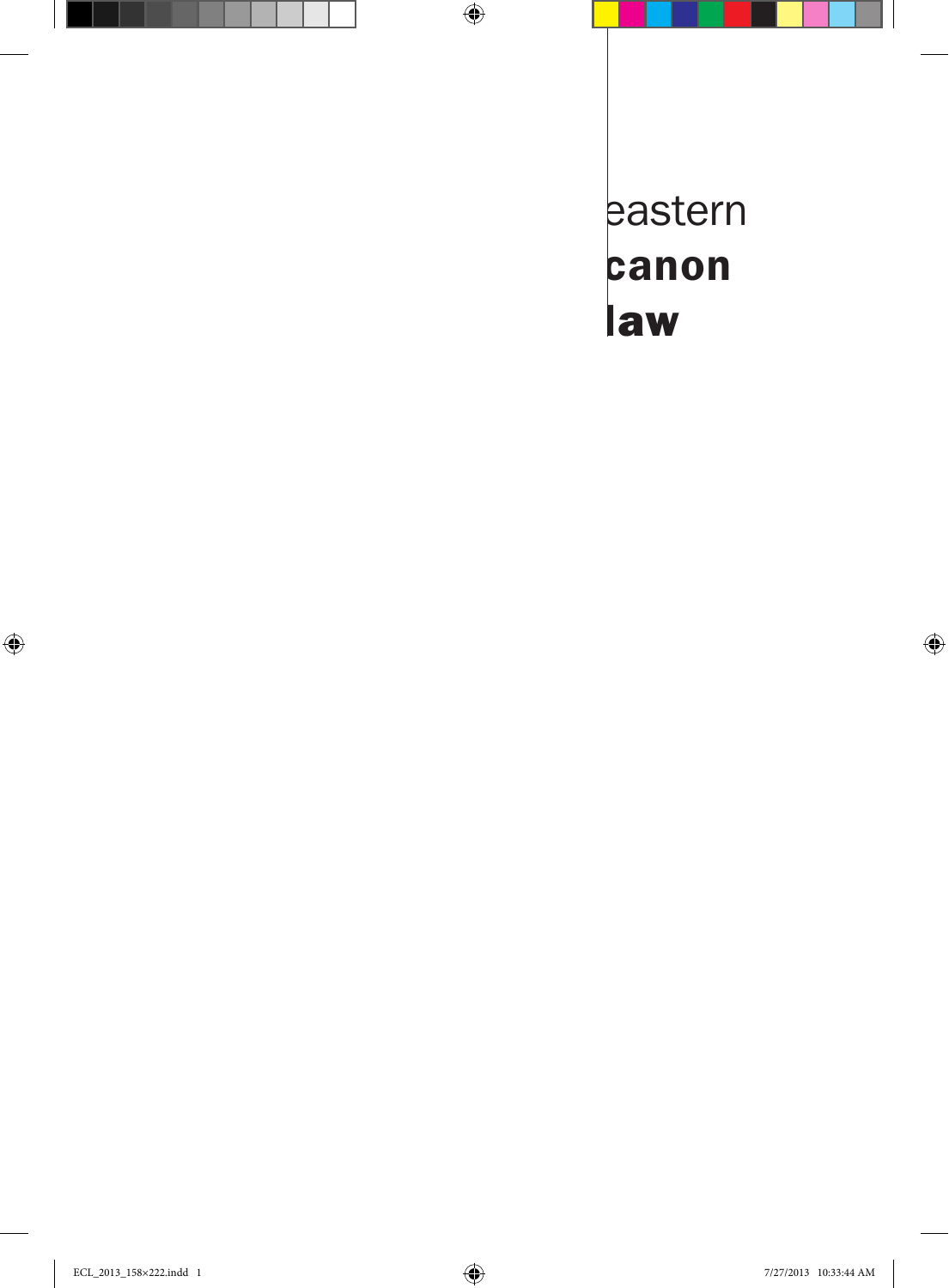International Editorial and Advisory Board:

William BECKET SOULE (Columbus) Orazio CONDORELLI (Catania) John Faris (Washington) George Gallaro (Pittsburgh) Pablo GEFAELL (Roma) Paolo GHERRI (Roma) Janusz Kowal (Roma) Michael Kuchera (Roma) Lorenzo Lorusso (Bari) Helmuth Pree (München) Luigi Sabbarese (Roma) Cyril Vasiľ (Città del Vaticano)

Editor:

Péter Szabó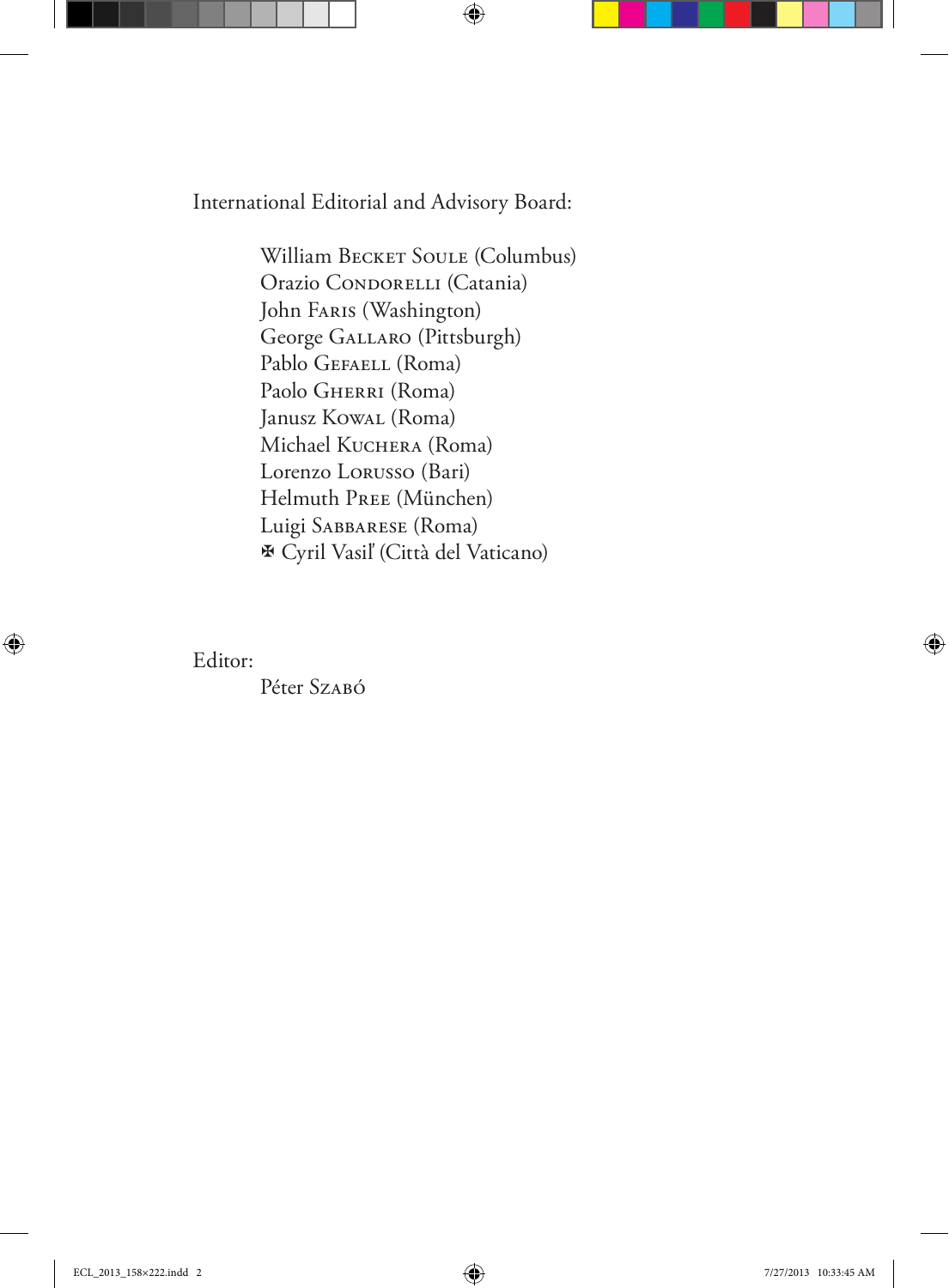# eastern canon law



St Athanasius Greek-Catholic Theological Institute Nyíregyháza, 2013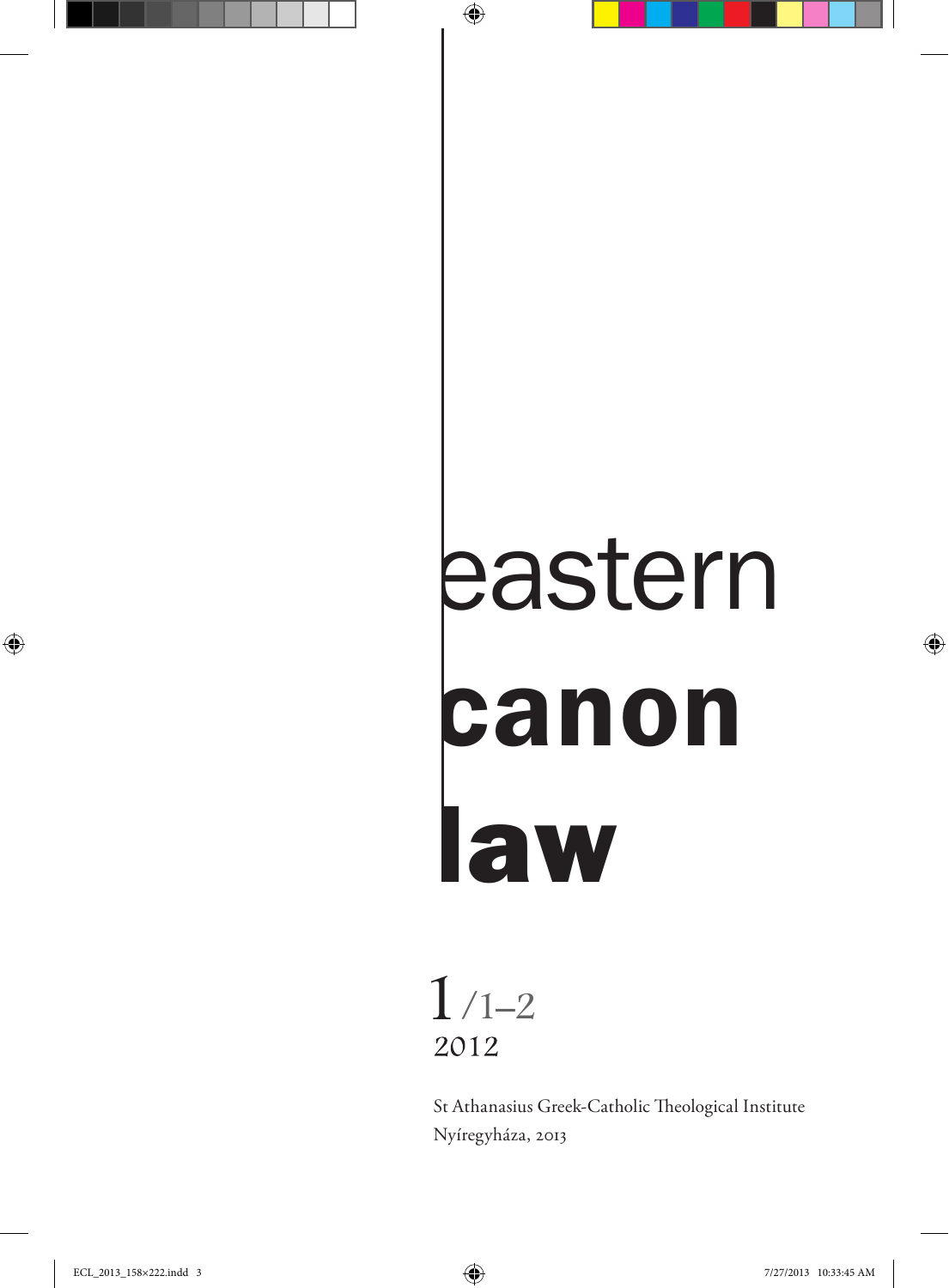# eastern canon law

HU ISSN 2064-0412

ECL is published twice a year by the St Athanasius Greek-Catholic Theological Institute

Responsible Editor: Tamás Véghseő (Rector)

Postal address: 4400 Nyíregyháza, Hungary Bethlen G. u. 13-19. e-mail: atanaz@atanaz.hu tel.: +36/42/597-600

Address for manuscripts and correspondence:

Péter Szabó

Szentkirályi u. 6. 3/40. 1088 BUDAPEST, Hungary tel.: +36 30 498-3705 e-mail: synergia10@gmail.com

Yearly subscription for institutions:  $55 \in$ Rate for private individuals: 22  $\epsilon$ CIB Bank SWIFT: CIBHHUHB IBAN: HU83 1110 0702 1920 4893 3600 0001 EU VAT NUMBER: HU19204893

DTP Operator: Katalin Balogh

The views expressed are the responsability of the contributors

Eastern Canon Law is indexed in the *Ephemerides Theologicae Lovanienses*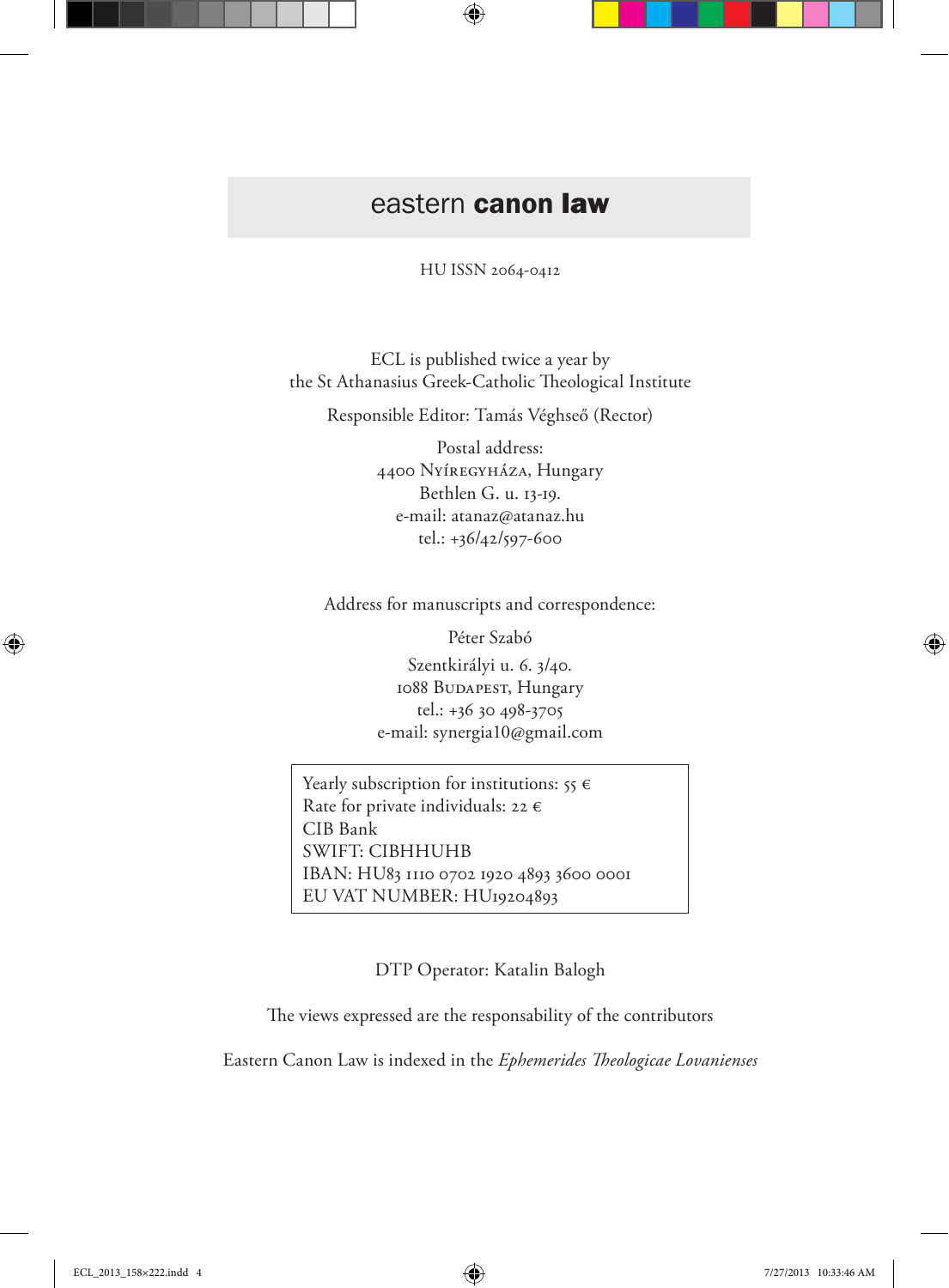# **Contents**

| <b>STUDIES</b><br><b>®</b> Cyril VASIE S.J.<br>Ivan Žužek s.j. (1924–2004) e il suo contributo scientifico alla canonistica |
|-----------------------------------------------------------------------------------------------------------------------------|
| Péter Szabó                                                                                                                 |
| La natura giuridica della licenza per il cambiamento di Chiesa sui iuris                                                    |
| Zoltán RIHMER                                                                                                               |
| Remarks on the Latin of the Codex Canonum Ecclesiarum Orientalium 113                                                       |
| Jobe ABBASS                                                                                                                 |
| François Galtier s.J. (1893-1962): His Early Contribution to the Comparative                                                |
| Lorenzo LORUSSO O.P.                                                                                                        |
| Diritti e doveri e dei diaconi nelle legislazioni particolari delle Chiese                                                  |
| Hristo P. BEROV                                                                                                             |
| Stefan Zankow and some of his Works in the Field of Canon Law 213                                                           |
| Luigi SABBARESE                                                                                                             |
| La "cattolica diversità" della Chiesa nella cura pastorale tra i migranti 225                                               |
| PABLO GEFAELL                                                                                                               |
| Rapporti tra orientali cattolici ed ortodossi nel CCEO 249                                                                  |
| <b>ACTUALITIES</b>                                                                                                          |
| John KOCHUTHUNDIL                                                                                                           |
| The Code of Particular Canons of the Syro-Malankara Catholic Church                                                         |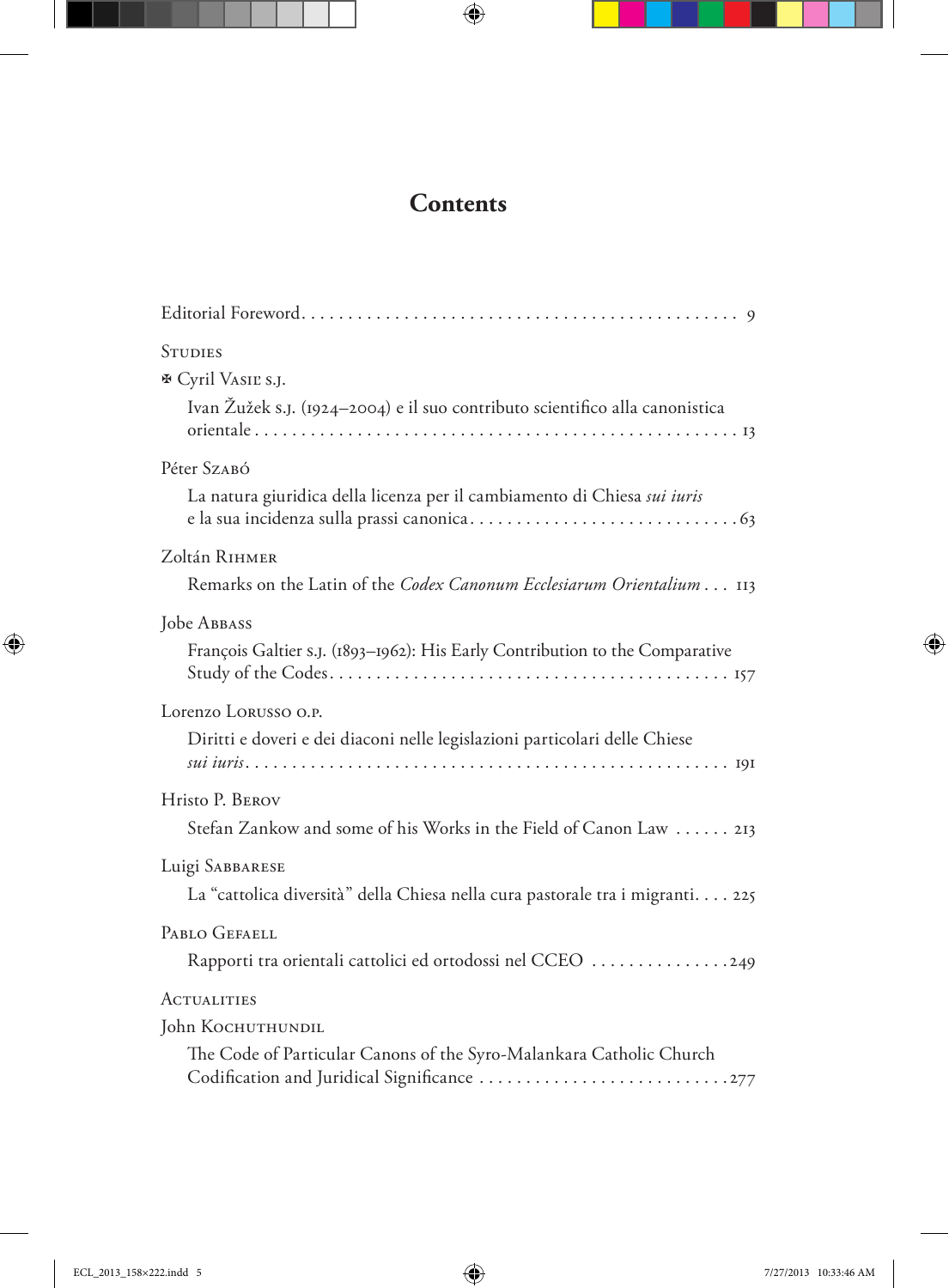### Contributors of this Volume

### SER. Mons. Cyril Vasiľ:

 Secretary of the Congregation for the Eastern Churches (Vatican City)

### Péter Szabó:

Pázmány Péter Catholic University (Budapest) / St Athanas Institute (Nyíregyháza)

### Zoltán Rihmer:

 formerly at the Department of Roman Law of Eötvös Loránd University and Pázmány Péter Catholic University (Budapest)

### Jobe Abbass:

St Paul University (Ottawa)

### Lorenzo Lorusso:

Pontifical Oriental Institute (Rome) / Theological Faculty (Bari)

### Hristo P. Berov:

Universität Potsdam

### Luigi Sabbarese:

Pontifical Urbanian University (Rome)

### Pablo Gefaell:

Pontifical University of the Holy Cross (Rome)

### John Kochuthundil:

St Mary's Malankara Seminary (Trivandrum)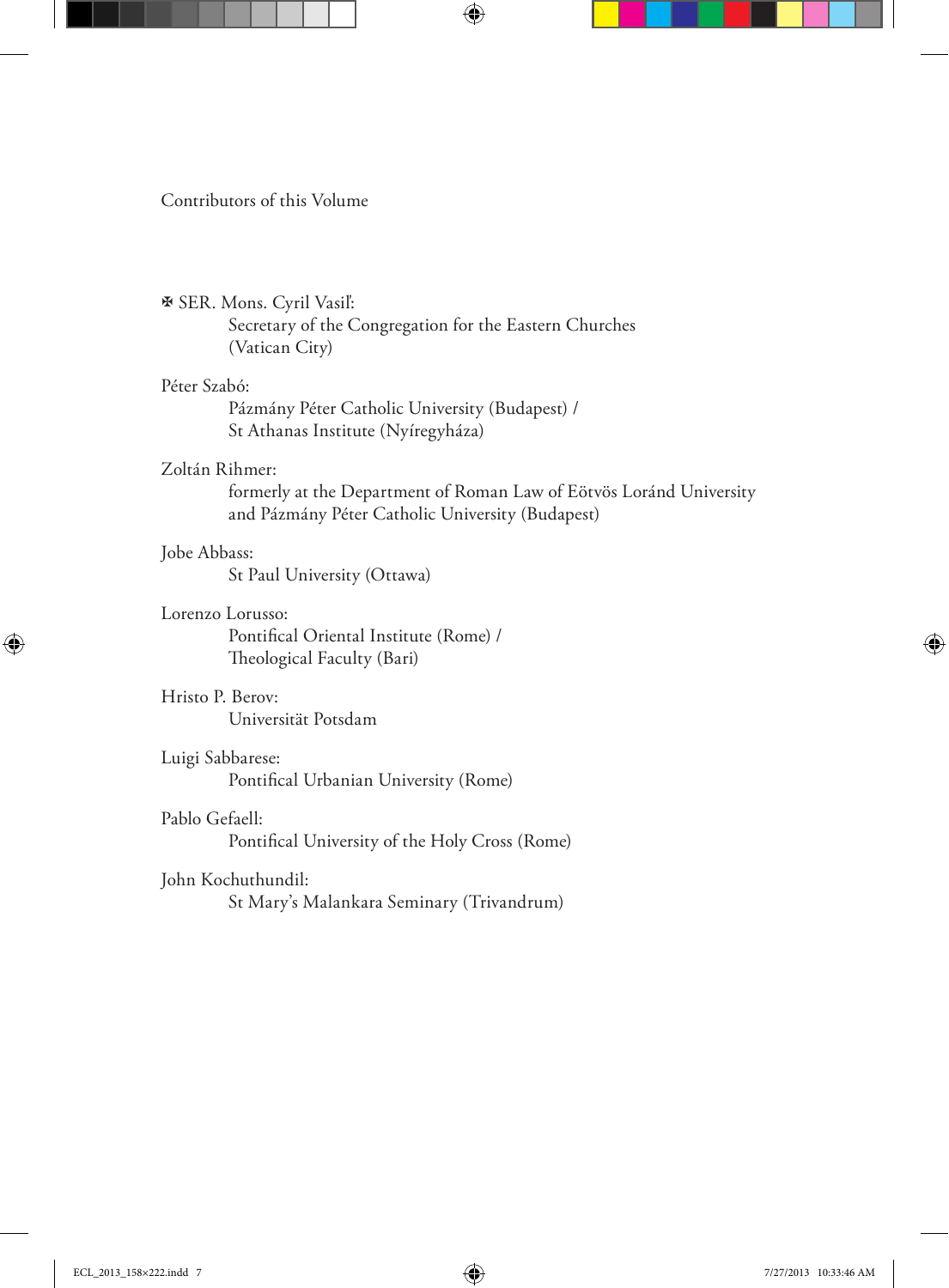## **Editorial Foreword**

Nearly a decade and a half ago "Folia canonica: Review of Eastern and Western Canon Law" was launched, first and foremost, with the particular intention of promoting the study and research of the Eastern branch of canon law, as indicated in the subtitle. It also published an annual bibliography of the same branch which gained recognition and wider use.

For various reasons, the scope of the Journal has shifted from this original aim. Finally, in the autumn of 2012, a decision was made that the publication would appear under a new title: "Folia theologica et canonica". This development necessitates the launching of a new periodical with the goal of continuing to serve as a forum for Eastern canon law studies.

It is our intention, God willing, that this review, the "Eastern Canon Law", will appear semi-annualy in the future. In addition to publishing studies in Eastern canon law, it will continue to provide the annual bibliography, as it seems increasingly important to keep track of developments in this area, due to the constant growing number of publications.

It is hoped that this periodical may continue to rely on the cooperation and support of a community of enthusiastic and committed academics who are united not only by ties of personal friendships and common interests, but also by participation in a series of annual conferences in Eastern canon law held over the past decade. This initiative could not even be considered without the certainty of such professional support and interest. It is hoped that this new publication may loyally serve and further the development of Eastern canon law and thus the situation of the Eastern Churches.